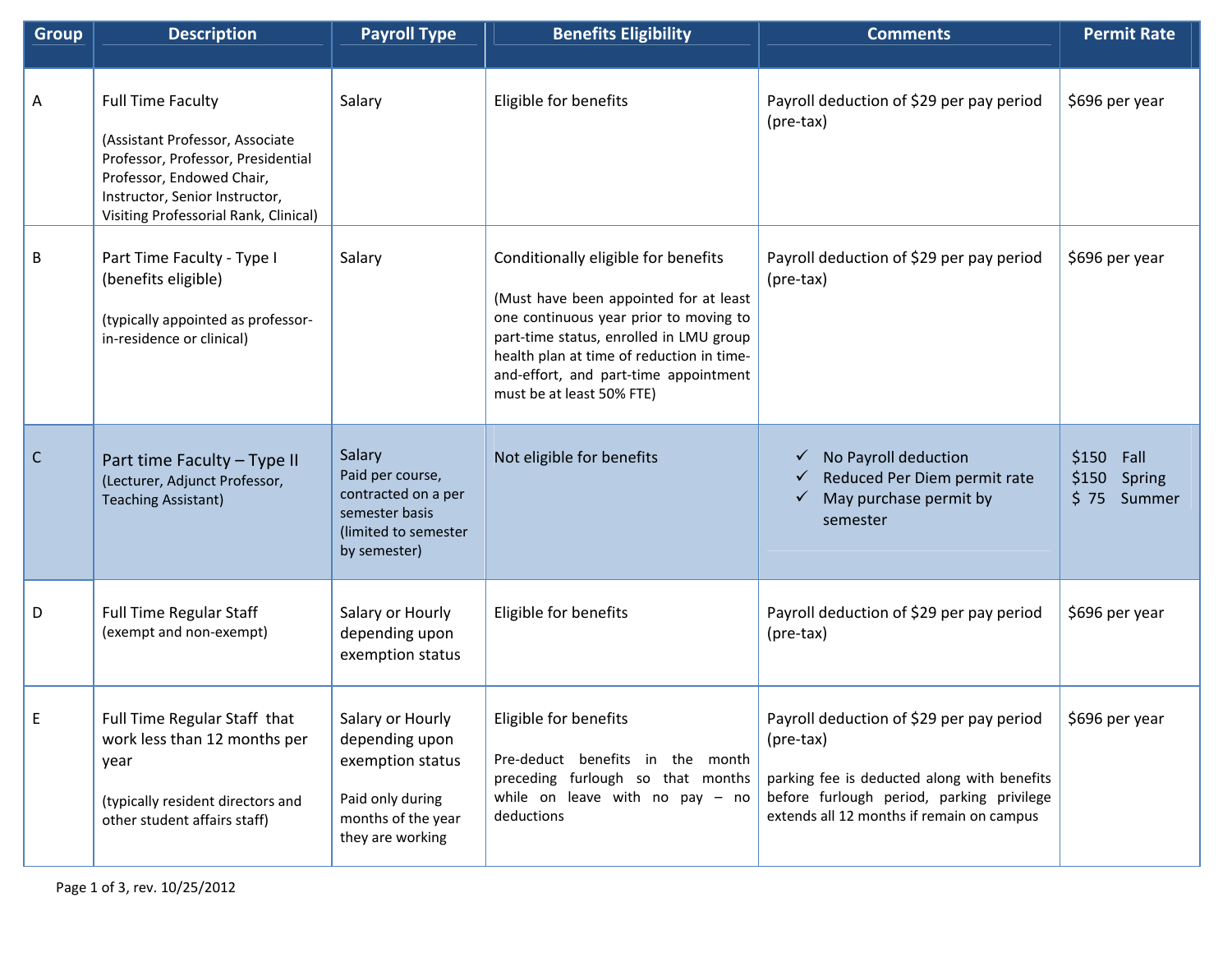| <b>Group</b>              | <b>Description</b>                                   | <b>Payroll Type</b>                                                                                                   | <b>Benefits Eligibility</b>                                                                                                                                                                                                                                                 | <b>Comments</b>                                                                                                                                                           | <b>Permit Rate</b>                        |
|---------------------------|------------------------------------------------------|-----------------------------------------------------------------------------------------------------------------------|-----------------------------------------------------------------------------------------------------------------------------------------------------------------------------------------------------------------------------------------------------------------------------|---------------------------------------------------------------------------------------------------------------------------------------------------------------------------|-------------------------------------------|
| $\mathsf F$               | <b>Full Time Temporary Staff</b>                     | Salary or Hourly<br>depending upon<br>exemption status                                                                | Not eligible for benefits                                                                                                                                                                                                                                                   | Payroll deduction of \$29 per pay period<br>(no tax advantage)<br>parking fee is paid as long as are on payroll<br>and no refunds as they do not pay ahead for<br>parking | \$696 per year                            |
| G                         | Part Time Regular Staff<br>(benefits eligible)       | Salary or Hourly<br>depending upon<br>exemption status                                                                | Conditionally eligible for benefits<br>Must have worked for at least one<br>continuous year prior to moving to part-<br>time status, enrolled in LMU group<br>health plan at time of reduction in time-<br>and-effort, and part-time assignment<br>must be at least 50% FTE | Payroll deduction of \$29 per pay period<br>(pre-tax)                                                                                                                     | \$696 per year                            |
| $\boldsymbol{\mathsf{H}}$ | Part Time Regular Staff                              | Salary or Hourly<br>depending upon<br>exemption status<br>Assignment is less<br>than 100% FTE                         | Not benefits eligible, but accrues<br>paid-time-off (holiday, vacation and<br>sick leave)                                                                                                                                                                                   | Payroll deduction of \$29 per pay period<br>(no tax advantage)<br>parking fee is paid as long as are on payroll<br>and no refunds as they do not pay ahead for<br>parking | \$696 per year                            |
| 1                         | Per Diem Staff / Part Time<br><b>Temporary Staff</b> | Hourly<br>Casual employees<br>remain "active" in<br>payroll system but<br>only work when<br>there is an<br>assignment | Not eligible for benefits                                                                                                                                                                                                                                                   | $\checkmark$ No Payroll deduction<br>Reduced Per Diem permit rate<br>✓<br>May purchase permit by<br>$\checkmark$<br>semester                                              | \$150 Fall<br>\$150 Spring<br>\$75 Summer |
|                           |                                                      |                                                                                                                       |                                                                                                                                                                                                                                                                             |                                                                                                                                                                           |                                           |

Page 2 of 3, rev. 10/25/2012